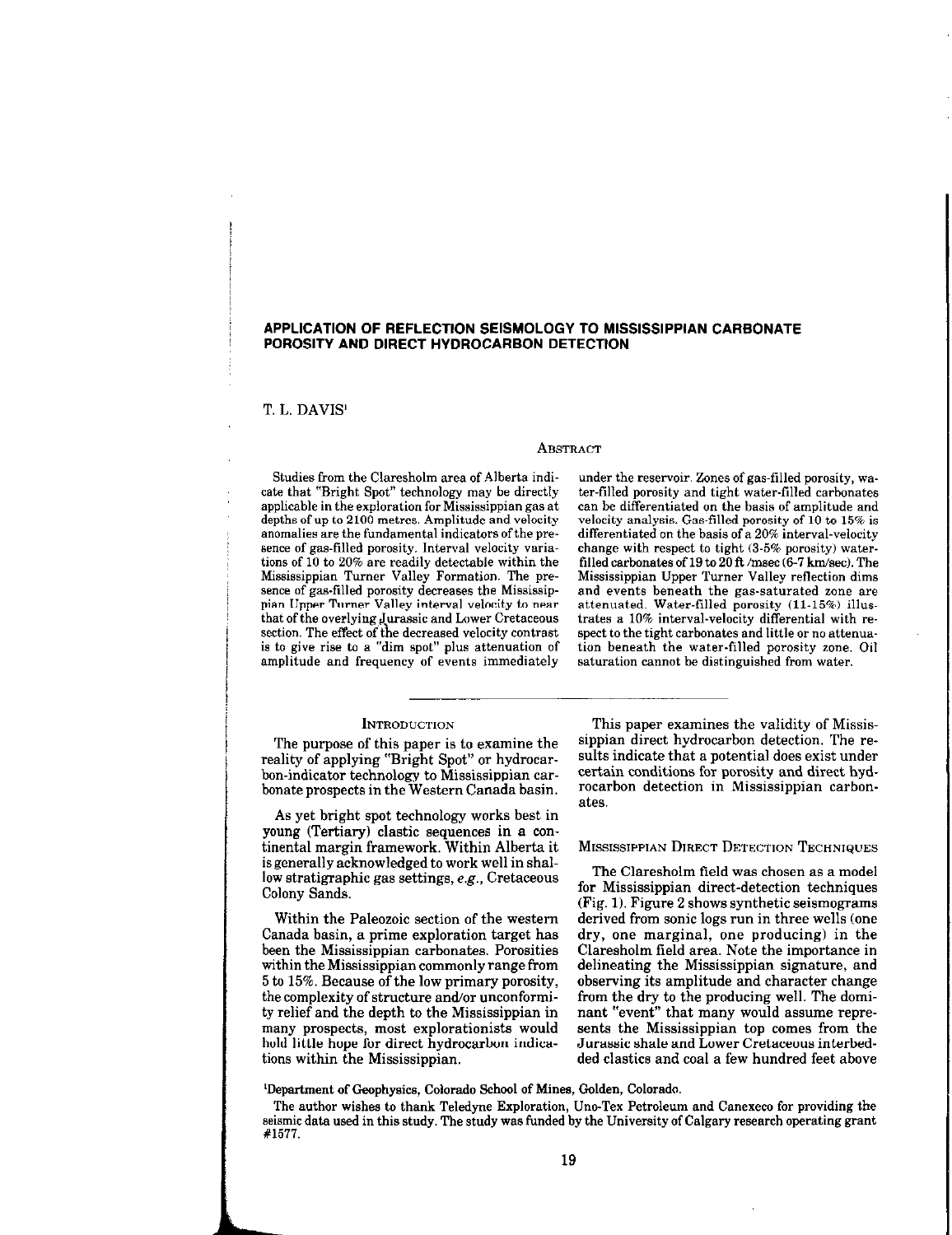



 $\frac{\Delta}{2\pi}$  .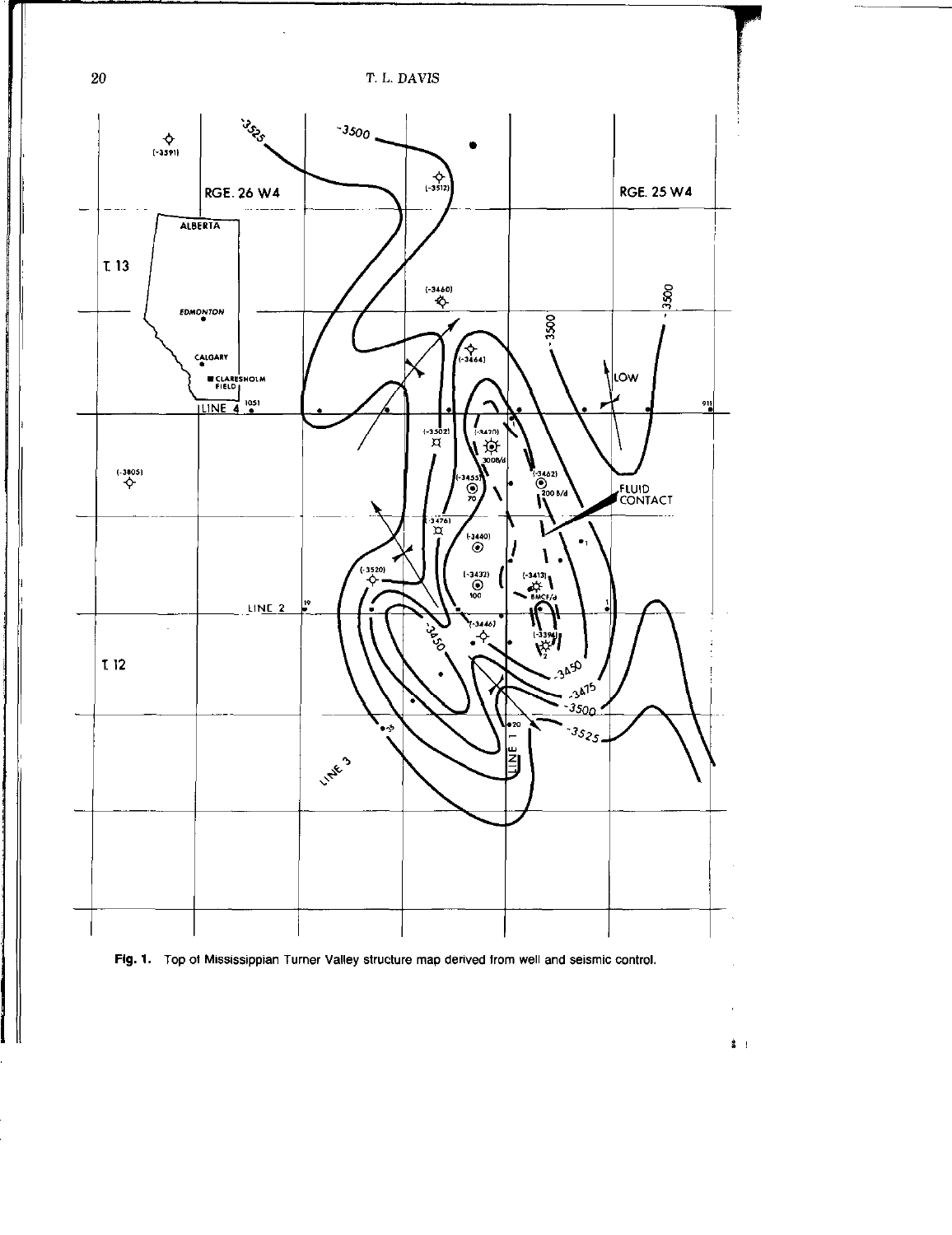

Fig. 2. Synthetic selsmogram section illustrating the stratigraphic section and its seismic expression. Note the Mississippian signature change from the dry hole to the producing well.

the Mississippian. Identification of the top of the Mississippian Upper Turner Valley event and the total Mississippian signature is critical in direct-detection analysis. If porosity develops and hydrocarbons occur in the Mississippian, the Mississippian interval velocity decreases by a factor of 10 to 20%, thereby reducing the contrasting velocities between the Mississippian and the overlying Jurassic shale. A dimming of the top of Mississippian reflection amplitude, plus attentuation of events immediately beneath the Mississippian top, is notedon Figure 2. Criteria for direct indication of hydrocarbons within the Mississippian Upper Turner Valley at depths of 1500 to 2100 m in the Claresholm field are a "dim spot" plus a decrease of Upper Mississippian interval velocities of 10 to 20%.

Figure 3 illustrates an Upper Turner Valley (Upper Porous) isopach map. The trap is a combination structural and stratigraphic feature formed by truncation of the Mississippian Turner Valley Upper Porous unit superimposed on a Mississippian structural high. Figure 4 illustrates that the Mississippian structural high

coincides with a basement structural high. Mississippian structural and stratigraphic features may have been controlled by basement tectonics. Note the drape of the Paleozoic section over the basement fault block. Seismic sections that do not delineate the basement configurations, or are arbitrarily "flattened" on the Cambrian or near-Cambrian event at approximately 1.5 seconds, are structurally deceiving and are of little use other than showing differential relief at the top of Mississippian level.

Figures 5 through 7 illustrate portions of Claresholm seismic lines, 1, 2, and 3, which show the Turner Valley "dim spot" corresponding to the gas/oil contact. Note the disappearance of a reflection leg corresponding to the top of the Mississippian event on these sections. The disappearance of the leg, plus a general attenuation of the Mississippian signature, is indicative of the presence of gas-filled porosity. The change or transition in the seismic signature marks the limits of the Claresholm gas field (Fig. 1).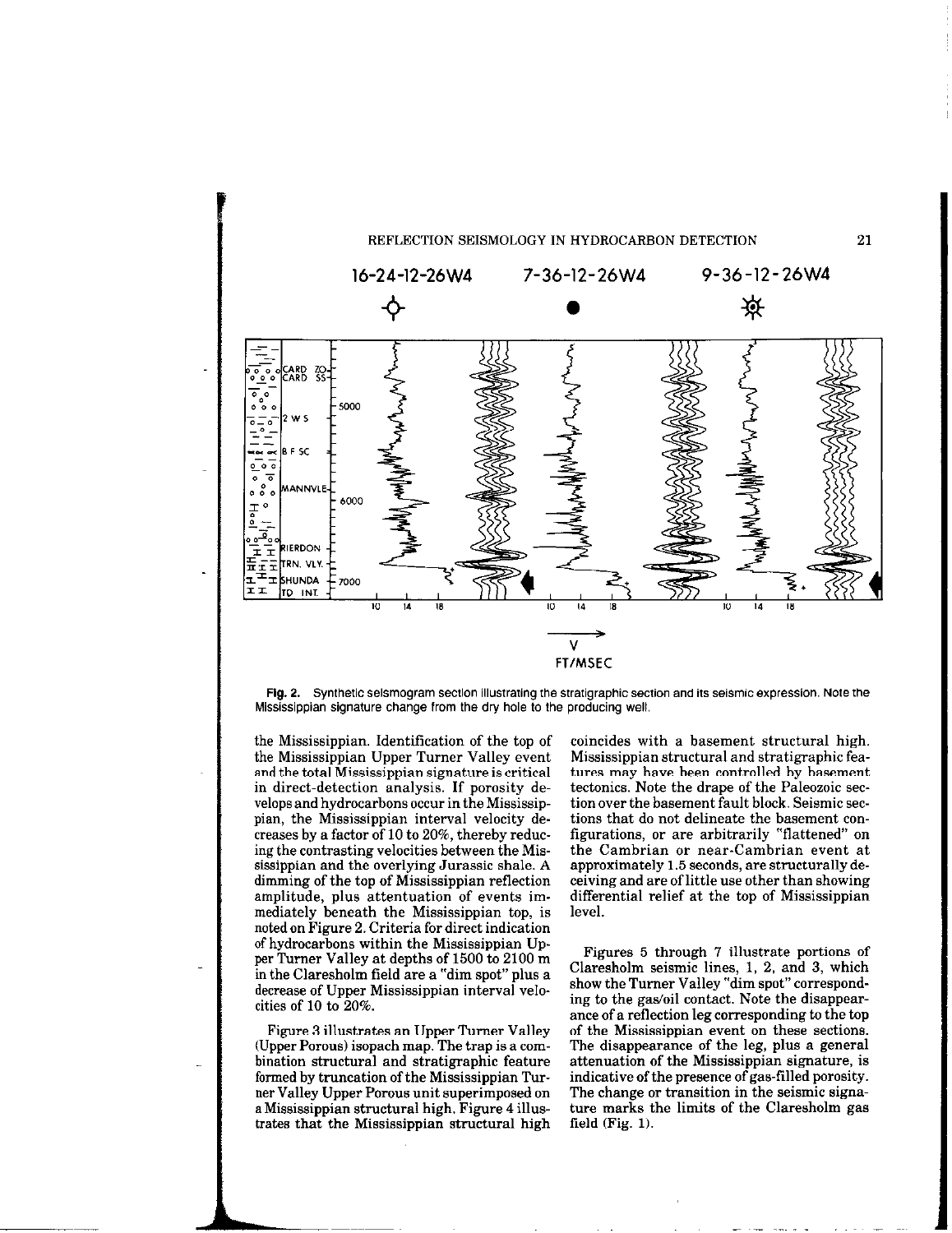

 $\ddot{\phantom{a}}$ 

 $\ddot{\ddot{\mathrm{r}}}$ 



 $\mathbf{L}_1$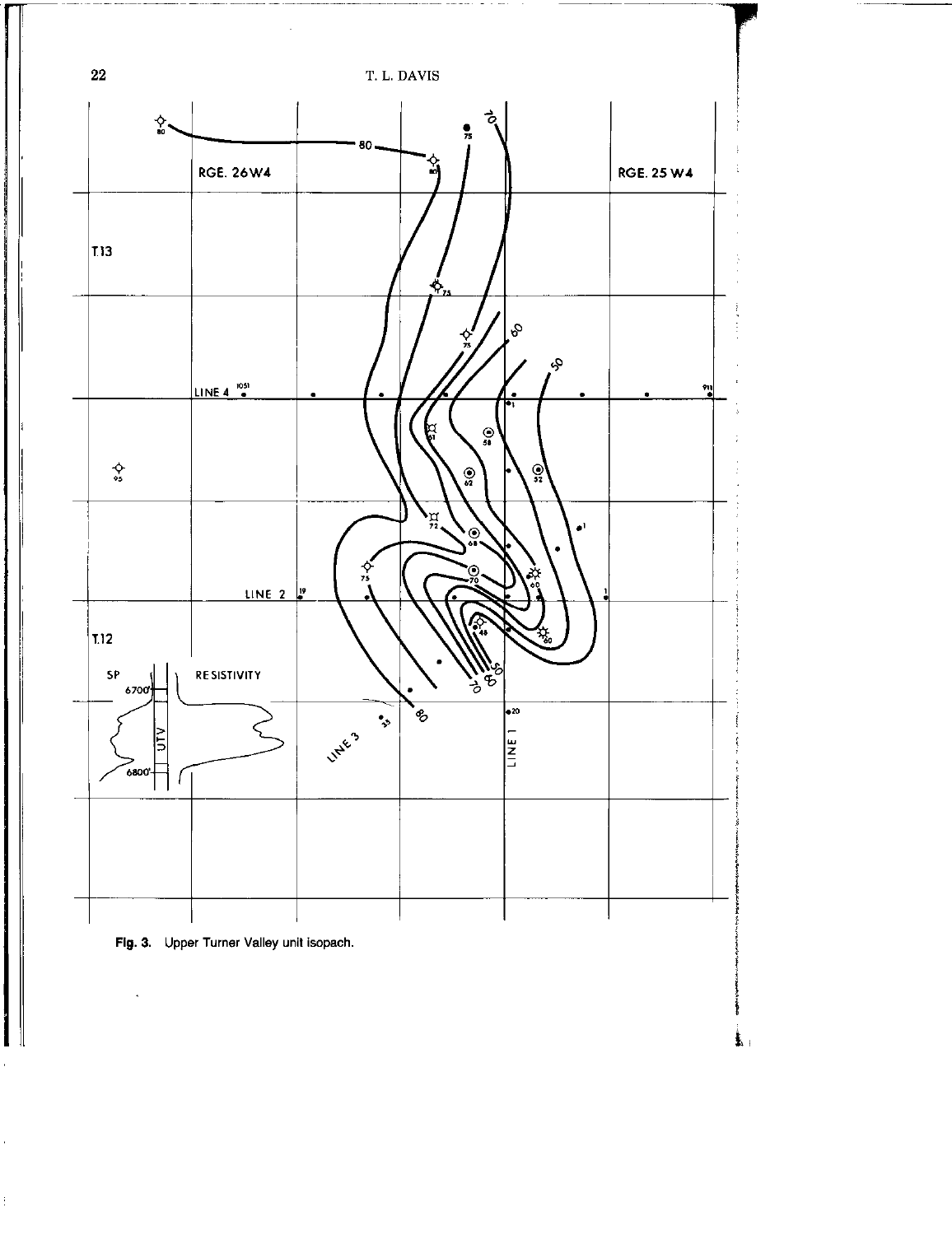

# CLARESHOLM LINE 1

Fig. 4. Claresholm field is located over a basement block fault as evidenced on Claresholm line 1. Note the thinning from left to right of the Mississippian interval.

Table 1 illustrates a velocity analysis of line 1 (Fig. 4). Note the interval velocity drop of 15 to 20% from the tight (low-porosity) Mississippian Turner Valley interval to the porous gasfilled interval. The isovelocity drop of this magnitude indicates the presence of gas-filled porosity. The combination of Mississippian interval-velocity drop, dim spot, and attenuation ofevents within and below the top of the Mississippian represents Mississippian hydrocarbon indicators (Davis, 1978).

Velocity analyses can be used to arrive at estimates of porosity. Porosity estimates of 10

to 11% are obtained in porous water-filled zones based on Wyllie's time-average formula. Gas-saturated zone porosities cannot be obtained from Wyllie's time-average formula (Anstey, 1977, p. 94). Porosity zonation is readily delineated on the basis of waveform and velocity, as indicated by Table 1. Porosity variation itself can give rise to velocity and amplitude variations. Porosity often varies considerably within the Mississippian, and lateral variations can form traps (Glaister and Thomas, 1960). Figure 8 illustrates a well drilled on a water-tilled porosity anomaly.

| Shotpoint | Jurassic event — top Devonian | Jurassic event — top Cambrian |
|-----------|-------------------------------|-------------------------------|
|           | 4800                          | 5700 oil/water filled $\Phi$  |
| 6         | 4200                          | 5100 gas filled $\Phi$        |
| 8         | 4800                          | 5700 oil/water filled $\Phi$  |
| 10        | 4200                          | 5100 gas filled $\Phi$        |
| 12        | 5100                          | $6300$ tight                  |
| 15        | 5400                          | 6600 tight                    |
| 17        | 4800                          | 5700 water filled $\Phi$      |
| 20        | 5400                          | $6000$ tight                  |

Table 1. Interval-velocity variations derived from seismic velocity analyses of common depth point (CDP) seismic data of line I. Interval velocities are in metres/second.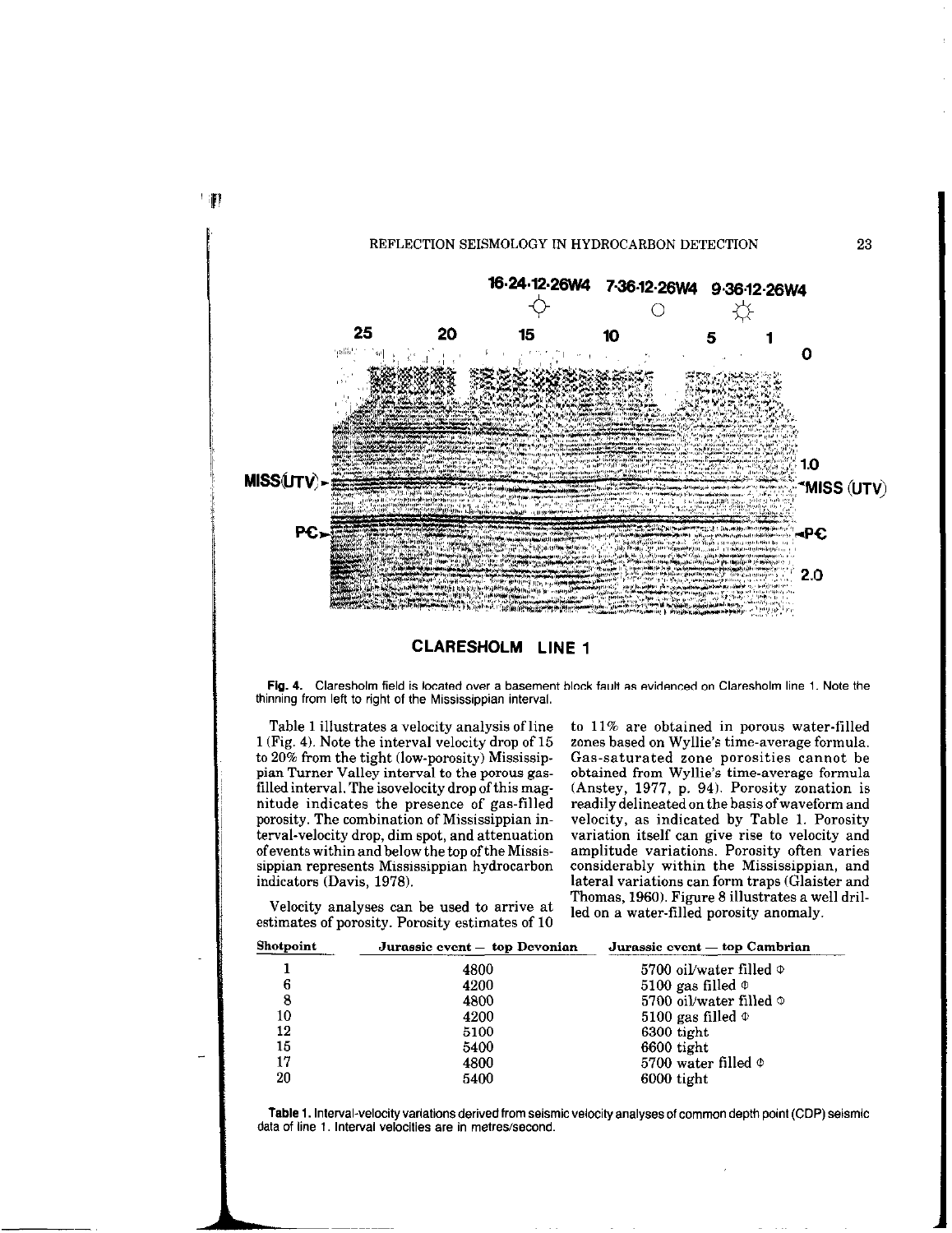24 T. L. DAVIS





Fig. 5. Claresholm line 1 showing "dim spot" at Upper Turner Valley level.

Flg. 6. Claresholm line 2.



Fig. 7. Claresholm line 3. Section is flattened on the near-Cambrian event at 1.5 seconds.





 $\pmb{\cdot}$ 

 $\mathbb{S}^{\mathbb{N}}$  .